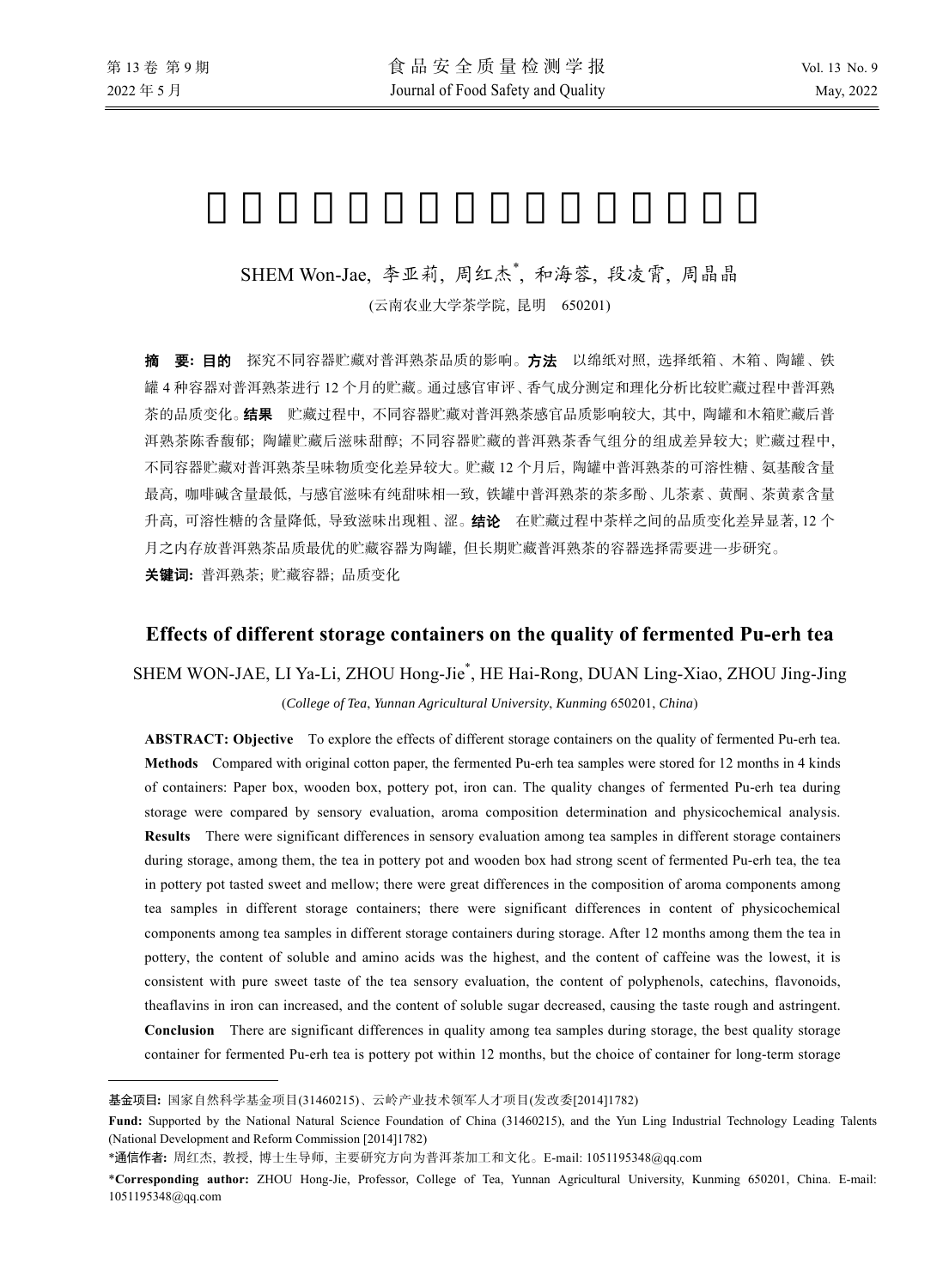of fermented Pu-erh tea requires further investigation.

**KEY WORDS:** fermented Pu-erh tea; storage container; quality change

### **0** 引 言

茶叶贮藏容器及贮藏方式对茶叶的品质有重要影响。 研究表明, 绿茶、乌龙茶和红茶要求在低温或冷藏、低氧 或无氧、低水分和避光等条件下贮藏, 需选用气密性好、 防潮、阻氧、避光、无异味、具有一定抗拉强度及良好的 热封性等特点的包装材料。黄艳等[1]以武夷肉桂为研究对 象, 分别采用锡罐、瓷罐、铝箔袋及牛皮纸袋进行包装并 于室温下贮藏 1 年, 以锡罐的贮藏效果最佳, 其能够很好 地保持肉桂最初的茶叶品质, 在香气和滋味上均与贮藏前 相差甚少; 瓷罐、铝箔袋次之; 牛皮纸袋的贮藏效果最差。 黄力华[2]在碧螺春包装研究中发现, 包装材料的选择与碧 螺春绿茶的贮藏效果密切相关, 牛皮纸、聚乙烯 (polyethylene, PE)、双向拉伸聚丙烯薄膜(biaxially-oriented polypropylene, BOPP)/PE、BOPP/涤纶树脂(polyethylene terephthalate, PET)/氯化聚乙烯(chlorinated polyethylene, CPE)、铝箔复合膜(聚酯/铝箔/聚乙烯)和马口铁易拉罐中, 以马口铁易拉罐的保鲜效果最好。

普洱茶是云南传统历史名茶, 在适宜条件下能够长 期存放。一般来说, 品质优异的普洱茶需要满足优质的原 料、精湛的加工、科学的贮藏 3 个要素[3]。科学的贮藏指 的是在一定条件下, 一定时间内的陈化, 普洱茶才能真正 具备"越陈越香"的特点<sup>[4–7]</sup>。目前, 普洱茶贮藏的研究主要 分为不同贮藏时间和不同贮藏环境对普洱茶品质的影响。 段红星等[8]通过对不同存放时间普洱茶内含成分变化进行 研究, 发现普洱茶随存放时间的延长, 水分和水浸出物含 量呈上升趋势; 茶多酚、氨基酸呈减少趋势; 普洱生茶咖 啡碱含量随时间延长而降低, 而普洱熟茶呈增加趋势。通 过对样品进行感官审评, 发现存放时间对普洱茶品质的改 善和提高有一定的促进作用。管俊岭<sup>[9]</sup>通过研究普洱茶在 不同贮藏环境下主要品质成分的变化, 发现与勐海、昆明 贮藏茶样相比, 东莞贮藏茶样的内含成分下降速度较快, 昆明贮藏茶样内含成分下降速度稍低于勐海贮藏茶样。综 上可知, 针对普洱茶贮藏中的品质变化主要是以单一贮藏 容器/方式的普洱茶为研究对象, 鲜有比较不同容器材料对 普洱茶贮藏效果影响的研究报道。不同容器材料由于透气性 等特性不同, 对贮藏后茶叶的品质影响表现也不同[10‒13]。 CHUNG[14]通过对陶瓷研究发现, 陶罐的气孔有利于通风, 加氧气制作陶罐过程中燃烧后的炭灰有抑菌作用, 还可减 少陶瓷内有害细菌的发现率, 故陶瓷容器是贮藏发酵食品 的较优容器。普洱茶在贮藏过程中因贮藏容器/方式选择不 当使得茶叶变质而造成严重经济损失[15], 目前, 针对不同

容器材料对普洱茶贮藏效果的影响研究中, IM[16]采用原纸 包装、塑料、不锈钢 3 种不同容器对普洱熟茶进行为期 1 年的贮藏, 监测其理化成分发现茶样内含成分有差异, 其 中咖啡碱、茶氨酸变化不大, 儿茶素、没食子酸的变化较 大, 不锈钢贮藏的茶样儿茶素含量上升, 原纸包装和塑料 贮藏的茶样儿茶素含量下降, 没食子酸在所有容器里下降, 且下降幅度较大, 但此报道所涉及容器较少。

本研究以棉纸为对照, 选择纸箱、木箱、陶罐、铁罐 4 种容器对相同普洱熟茶进行贮藏, 考察不同贮藏容器对 普洱熟茶品质的影响, 为普洱茶科学贮藏提供科学依据, 也为生产者、经营者和消费者提供指导。

### **1** 材料与方法

### **1.1** 材料与试剂

实验材料: 普洱熟茶, 规格: 100 g/饼, 原料为云南大 叶种 1 芽 2~3 叶, 产于临沧市双江县勐库镇小户赛, 2020 年压制; 贮藏容器所用材料详见表 1。

香兰素、磷酸二氢钾、磷酸氢二钠、碱式醋酸铅、三 氯化铝、乙酸乙酯、正丁醇、碳酸氢钠、甲醇、95%乙醇、 饱和草酸(分析纯, 天津市科密欧化学试剂有限公司); 水 合茚三酮、氯化亚锡、碳酸钠(分析纯, 广东光华科技股份 有限公司); 氯化钠、蒽酮(分析纯, 国药集团化学试剂有限 公司); 福林酚(分析纯, 上海源叶生物科技有限公司); 浓 硫酸、浓盐酸[分析纯, 重庆川东化工(集团)有限公司]; 正 己烷(色谱纯, 美国 Merck 公司); [2H8]-乙酰苯(50 μg/mL, 纯度 99.5%, 美国 Sigma-Aldrich 公司)。

### **1.2** 仪器与设备

DGG-9620A 电热恒温鼓风干燥箱(上海齐欣科学仪器 有限公司); GT10-2 高速台式离心机(北京时代北利离心机 有限公司); SHZ-D(III)循环水式真空泵(巩义市予华仪器有 限公司); HWS-28 电热恒温水锅(上海一恒科学仪器有限公 司); UV-5100H 紫外可见分光光度计(上海元析仪器有限 公司); HPX-250B 恒温恒湿培养箱(金坛市杰瑞尔电器有限 公司); MDF-86V34OE 低温保存箱(安徽中科都菱商用电器 股份有限公司); JB5374-91电子天平[0.0001 g, 梅特勒托利 多仪器(上海)有限公司]; DB-5MS 色谱柱(30 m×0.25 mm, 0.25 μm)、8890-5977B 气象色谱质谱联用仪(美国 Agilent 公司); MM400 球磨仪(德国 Retsch 公司)。

#### **1.3** 实验方法

1.3.1 茶样贮藏方法 贮藏时间为 2020 年 9 月 5 日~2021 年 9 月 5 日, 以棉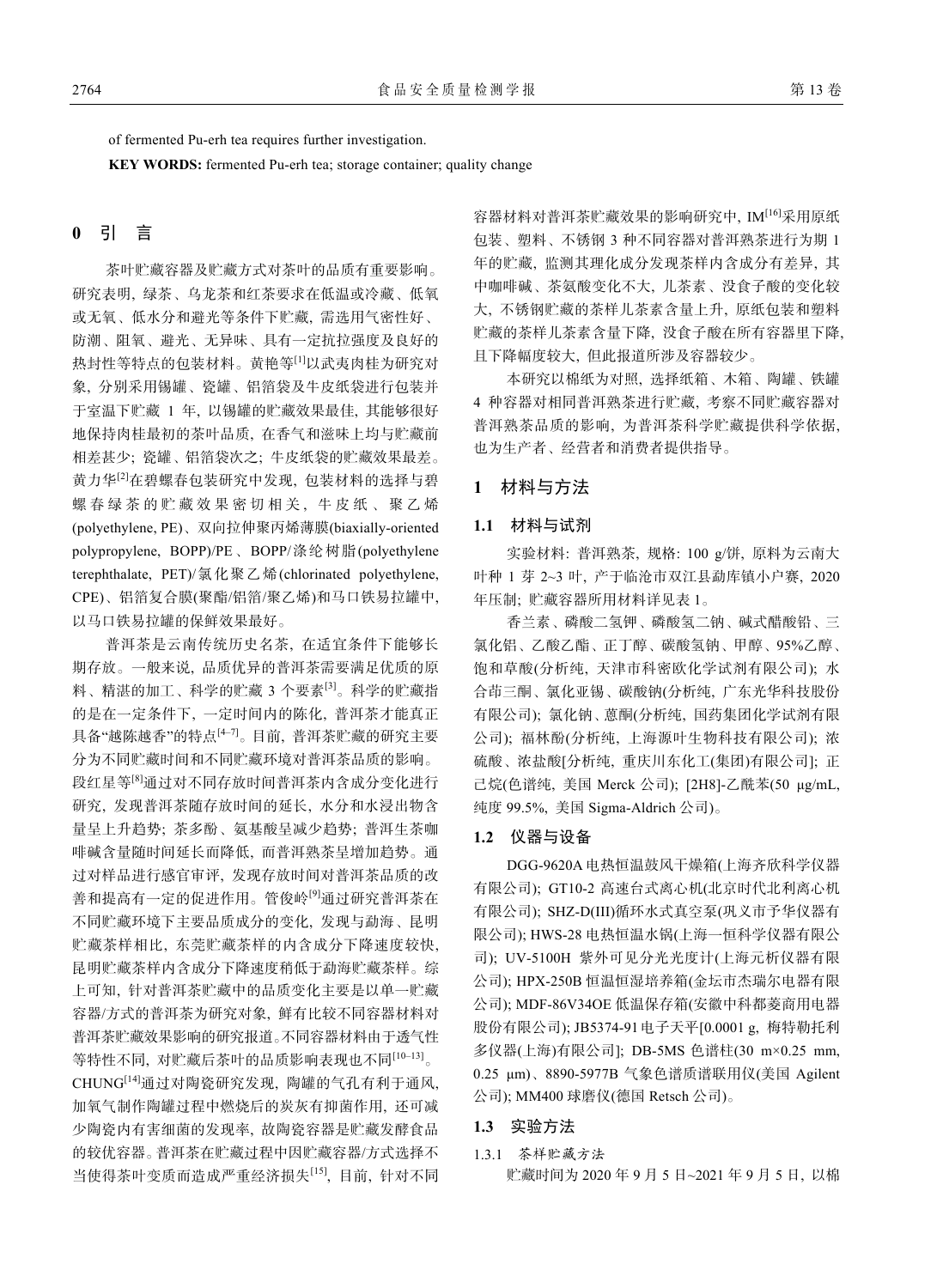纸为对照(CK), 采用纸箱(ZX)、木箱(MX)、陶罐(TA)、铁 罐(TI)不同贮藏容器在云南农业大学茶学院茶叶包装实验 室对普洱熟茶进行贮藏处理, 具体处理方式详见表 1。每一 容器贮藏 14 饼(规格为 100 g/饼)。每天采用自动温湿度监测 设备对不同容器内的温度、湿度进行记录。分别取贮藏 6、 12 个月的茶样进行感官审评、理化测定和香气成分测定。

表 **1** 不同贮藏容器信息

| Different storage containers information<br>Table 1 |          |                                                          |                   |  |
|-----------------------------------------------------|----------|----------------------------------------------------------|-------------------|--|
| 编号                                                  | 材料<br>类别 | 规格(厚度、高度等)                                               | 来源                |  |
| CK.                                                 | 无        |                                                          |                   |  |
| ZX.                                                 | 纸箱       | 牛皮纸箱, 尺寸(长×宽×高):<br>19 cm×19 cm×21 cm; 牛产<br>目期: 2020 年  | 福鼎市山河图策<br>划工作室   |  |
| МX                                                  | 木箱       | 桐木, 尺寸(长×高×厚):<br>22 cm×20 cm×0.5 cm; 生产<br>日期: 2020年    | 曹县钢美工艺品           |  |
| TA                                                  | 陶罐       | 宜兴紫砂, 尺寸(长×宽×厚):<br>20 cm×23 cm×0.5 cm; 生产<br>目期: 2020 年 | 宜兴市氿宾阁紫<br>砂有限公司  |  |
| TI                                                  | 铁罐       | 马口铁, 尺寸(直径×高):<br>21 cm×24.3 cm; 牛产日期:<br>2020年          | 杭州市修缘文化<br>艺术有限公司 |  |

注: /表示无此项。

1.3.2 感官审评

由 12 名有 5~30 年茶叶审评经验的专业评茶员(20~60 岁、4 男 8 女)按照 GB/T 23776—2018《茶叶感官审评方法》 要求, 采用柱形杯两次冲泡法进行样品的感官审评。

1.3.3 香气成分测定

(1)样品提取流程

取出样品进行液氮研磨, 涡旋混合均匀, 每个样本称取 约 1 g 于顶空瓶中→分别加入 1 mL 饱和 NaCl 溶液, 10 μL [2H8]- 乙酰苯→全自动顶空固相微萃取 (headspace solid-phase microextraction, HS-SPME)进行样本萃取, 采用 气相色谱-质谱法(gas chromatography-mass spectrometry, GC-MS)进行分析。

(2)色谱质谱采集条件

HS-SPME 萃取条件: 在 100 ℃恒温条件下, 振荡 5 min, 120 μm DVB/CAR/PDMS 萃取头插入样品顶空瓶, 顶空萃 取 15 min, 于 250 ℃下解析 5 min, 然后进行 GC-MS 分离鉴 定。采样前萃取头在萃取纤维头工作站中加热老化 5 min(新 萃取头在萃取前在萃取纤维头工作站中老化 2 h)。

色谱条件: DB-5MS 毛细管柱(30 m×0.25 mm, 0.25 μm), 载气为高纯氦气(纯度不小于 99.999%), 恒流流速 1.0 mL/min, 进样口温度 250 ℃, 不分流进样, 溶剂延迟 3.5 min。程序升温: 40 ℃保持 3.5 min, 以 10 ℃/min 升至 100 ℃, 再以 7 ℃/min 升 至 180 ℃, 最后以 25 ℃/min 升至 280 ℃, 保持 5 min。

质谱条件: 电子轰击离子源(electrospray ionization, EI), 离子源温度 230 ℃, 四极杆温度 150 ℃, 质谱接口温 度 280 ℃, 电子能量 70 eV, 扫描方式为全扫描模式 (SCAN), 质量扫描范围: *m*/*z* 50~500 amu。

1.3.4 理化成分测定

水浸出物: GB/T 8305—2013《茶水浸出物测定》; 茶 多酚: GB/T 8313—2018《茶叶中茶多酚和儿茶素类含量 的检测方法》; 咖啡碱: GB/T 8312—2013《茶咖啡碱测定》; 游离氨基酸总量: GB/T 8314—2013《茶游离氨基酸总量 的测定》;可溶性糖: 蒽酮-硫酸比色法[17]; 茶黄素 (theaflavins, TF) 、茶红素 (thearubigins, TR) 、茶褐素 (theabrownins, TB): 比色系统分析法[17]; 黄酮类化合物: 三氯化铝比色法<sup>[17]</sup>; 儿茶素: 香荚兰比色法<sup>[17]</sup>。 1.3.5 数据处理

每一种贮藏容器处理的茶样设置 3 个平行实验(两个 对照实验)进行理化成分测定。采用 Excel 软件进行基础数 据处理, SPSS 22.0 软件进行方差分析。GC-MS 分析获取的 原始数据文件首先由 Mass Hunter 软件(美国 Agilent 公司) 进行峰提取, 获得特征峰的质荷比、保留时间和峰面积等 信息, 然后数据进行统计学分析。

### **2** 结果与分析

### **2.1** 不同容器贮藏后普洱熟茶的感官品质差异

#### 2.1.1 香 气

不同贮藏环境会影响普洱熟茶的品质[18‒21]。贮藏前, 普洱熟茶陈香浓郁持久(带酵气), 从表 2 可知, 对照(CK) 第 6 个月带木质香、第 12 个月欠纯; 纸箱(ZX)第 6 个月透 木香、第 12 个月带药香。对照(CK)为直接接触外界环境, 而纸箱(ZX)也比其他容器更易受环境条件变化的影响, 故 而对照(CK)和纸箱(ZX)贮藏的普洱熟茶香气品质下降明 显。木箱(MX)第 6 个月带木香、药香, 贮藏过程中陈香浓 郁, 木箱(MX)中普洱熟茶可能受木箱本身气味的影响。陶 罐(TA)第 6 个月带果香, 贮藏过程中陈香馥郁, 铁罐(TI)第 6 个月出现香气低闷, 第 12 个月香气闷。铁罐(TI)的密封 性好、透气性差, 且在本研究过程中发现, 铁罐(TI)内湿度 平均高与其余容器 20%左右。总体上, 贮藏过程中, 陶罐 (TA)和木箱(MX)中普洱熟茶的香气陈香浓郁, 品质佳。

## 表 **2** 不同容器贮藏普洱熟茶的感官审评香气结果 **Table 2 Results of aroma quality of fermented Pu-erh tea in**

| different storage containers |                |             |  |  |  |
|------------------------------|----------------|-------------|--|--|--|
| 编号                           | 第6个月           | 第12个月       |  |  |  |
| CK.                          | 陈香浓郁, 带木质香     | 欠纯,酸        |  |  |  |
| ZX                           | 甜香浓郁,透木香       | 浓郁, 高扬, 带药香 |  |  |  |
| МX                           | 陈香浓郁, 木香显, 显药香 | 陈香浓郁, 持久    |  |  |  |
| <b>TA</b>                    | 陈香浓郁、带果香       | 陈香馥郁        |  |  |  |
| TI                           | 陈香馥郁低,闷        | 浓郁,闷        |  |  |  |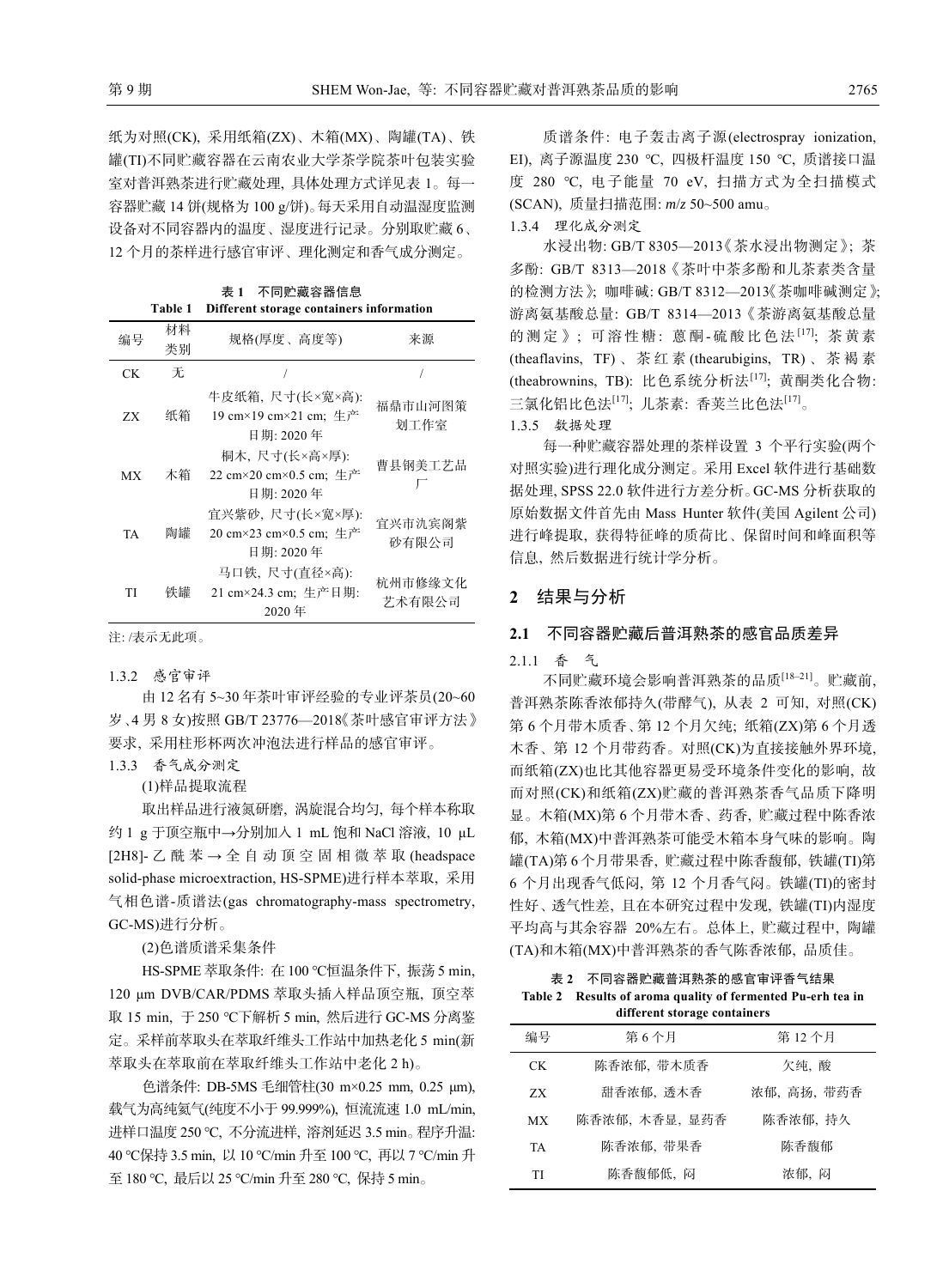#### 2.1.2 滋 味

贮藏前, 普洱熟茶滋味甜醇、浓尚醇(粗有沙粒感), 从 表 3 可知, 对照(CK)第 12 个月有沙感, 纸箱(ZX)贮藏过程 中略粗, 木箱(MX)甜醇, 第 12 个月呈粗, 陶罐(TA)贮藏过 程中均有甜醇回甘。铁罐(TI)贮藏过程中呈粗、苦涩味。 总体上, 贮藏过程中, 陶罐(TA)中普洱熟茶的滋味甜醇回 甘, 品质最佳。

| 表 3 | 不同容器贮藏普洱熟茶的感官审评滋味结果                                         |
|-----|-------------------------------------------------------------|
|     | Table 3 Results of taste quality of fermented Pu-erh tea in |
|     | different storage containers                                |

| university storm to committee to |          |         |  |  |  |
|----------------------------------|----------|---------|--|--|--|
| 编号                               | 第6个月     | 第12个月   |  |  |  |
| CK.                              | 浓,较厚     | 有沙感, 浓醇 |  |  |  |
| ZX.                              | 浓厚回甘, 略粗 | 浓厚, 略粗  |  |  |  |
| <b>MX</b>                        | 甜醇       | 醇正, 粗   |  |  |  |
| <b>TA</b>                        | 甜醇回甘     | 甜醇      |  |  |  |
| TI                               | 甜醇、粗、微苦  | 粗,涩,较醇  |  |  |  |

### **2.2** 不同容器贮藏后普洱熟茶的挥发性物质差异

陈香是普洱熟茶的特征性香气成分, 陈香普洱茶的 香气成分以杂环化合物和醇类为主, 而普洱熟茶的陈香主 要来源于甲氧基苯芳香族化合物, 如 1,2,4-三甲氧基苯、 1,2,2-二甲氧基苯等[22]。由图 1 可知, 不同容器贮藏普洱熟 茶中香气成分含有萜类、醛类、酯类、杂环化合物、醇类、 酸类、酚类、芳烃类、酮类、烃类化合物等。贮藏前(ZQ) 普洱熟茶中香气各组分的组成是萜类 (25.1%)、醛类 (3.1%)、酯类(10.4%)、杂化化合物(6.6%)、醇类(12.5%)、 酸类(17%)、酚类(0.9%)、酮类(7.3%)、烃类(2.8%)。这一 结果与管俊岭[9]对贮藏环境与普洱茶风味品质陈化相关性 的研究结果类似。相较于贮藏前, 木箱(MX)和陶罐(TA)贮 藏 6 个月后挥发性物质以杂环化合物、醇类、芳烃类为主, 其中主要陈香物质甲氧基苯化合物(如 1,2,2-二甲氧基苯、 1,2,4-三甲氧基苯等)含量在陶罐(TA)里最高, 因此感官审 评上陶罐(TA)的香气比其余贮藏容器陈香更馥郁, 纸箱 (ZX)贮藏 12 个月后酯类物质较其余容器含量高。

### **2.3** 不同容器贮藏后普洱熟茶的呈味物质差异

普洱熟茶的内含成分在一定程度上反映茶叶品质的 优劣[23‒25]。由图表 4 可知, 经不同容器贮藏 12 个月后, 普 洱熟茶水浸出物含量以铁罐(TI)和陶罐(TA)最高, 纸箱 (ZX)最低, 这一结果与黄艳等[1]、黄力华[2]的研究结果基本 一致。贮藏过程中水浸出物含量呈下降趋势, 引起该变化 的原因可能是普洱熟茶中大量的水溶性成分转变成难溶性 成分[1]。不同容器贮藏过程中普洱熟茶的茶多酚含量均呈 现降低的趋势, 龚加顺等[26]、孙雪梅等[27]、LEE[28]研究结 果基本一致。分析其原因, 可能是茶叶中水不溶性茶多酚 (主要是指与蛋白质结合的那部分茶多酚)在贮藏过程中转

化为可溶性茶多酚[26]。贮藏 12 个月后茶多酚含量, 虽然各 组之间并无显著性差异, 但从绝对含量上看以木箱(MX) 和陶罐(TA)较高, 对照(CK)含量最低(7.62%±0.57), 因此 说明无容器贮藏不利于普洱熟茶茶多酚的保留。



| 注: ZO 为贮藏前、CK 为对照、ZX 为纸箱、MX 为木箱、TA 为 |  |  |                                     |  |
|--------------------------------------|--|--|-------------------------------------|--|
|                                      |  |  | 陶罐、TI 为铁罐; -6 为第 6 个月、-12 为第 12 个月。 |  |
|                                      |  |  | 图 1 不同容器贮藏后普洱熟茶香气中各组分的组成            |  |

Fig.1 Composition of aroma compounds of fermented Pu-erh tea in different storage containers

不同容器贮藏第 12 个月, 虽然各组之间黄酮总量并 无显著性差异, 但从绝对含量上看铁罐(TI)含量最高 (7.29±0.34)%, 对照(CK)含量最低(6.50±0.17)%。不同容器 贮藏 12 个月后的普洱熟茶, 铁罐(TI)贮藏的儿茶素含量最 多, 纸箱(ZX)最低。引起该变化的原因可能是儿茶素含量 变化与贮藏容器的密封性有关, 密封性越强儿茶素含量越 高, 这一结果与 IM[16]的研究结果一致。不同容器贮藏普洱 熟茶的咖啡碱含量变化幅度不大, 与段红星等[8]、陈玲等[29] 的研究结果基本一致。贮藏第 12 个月咖啡碱、可溶性糖含 量, 虽然各组之间并无显著性差异, 但绝对含量来看各有 差异。陶罐(TA)中普洱熟茶的咖啡碱含量低于其余容器 (4.59±0.08)%。可溶性糖含量陶罐(TA)中最高(4.51%±0.09), 不同容器贮藏后普洱熟茶的可溶性糖含量均降低, 造成该 现象的原因可能是可溶性多糖降解生成单糖, 单糖又因氧 化而被消耗[26]。不同容器贮藏第 12 个月, 陶罐(TA)中普洱 熟茶的氨基酸含量显著高于其余容器, 对照(CK)中含量略 增加, 其余容器中含量略减少, 这一结果与黄艳等[1]、黄力 华[2]的研究结果类似。这一方面可能是茶叶中水溶性蛋白 质水解生成游离氨基酸, 另一方面茶叶中氨基酸氧化和降 解[26]。不同容器贮藏过程中普洱熟茶的茶黄素呈现不同变 化, 第 12 个月陶罐(TA)中普洱熟茶的茶黄素含量最低, 茶 红素、茶褐素含量最高。

综上, 从理化成分分析可知, , 在 12 个月的短期实验 中, 虽然有些指标各组之间并无显著性差异, 但从绝对含量 上看, 不同容器对理化成分的转化速率影响不同。由此可以 推断在后期较长时间的贮藏中不同容器对普洱熟茶理化成 分的影响可能会产生显著性差异。陶罐(TA)中普洱熟茶的可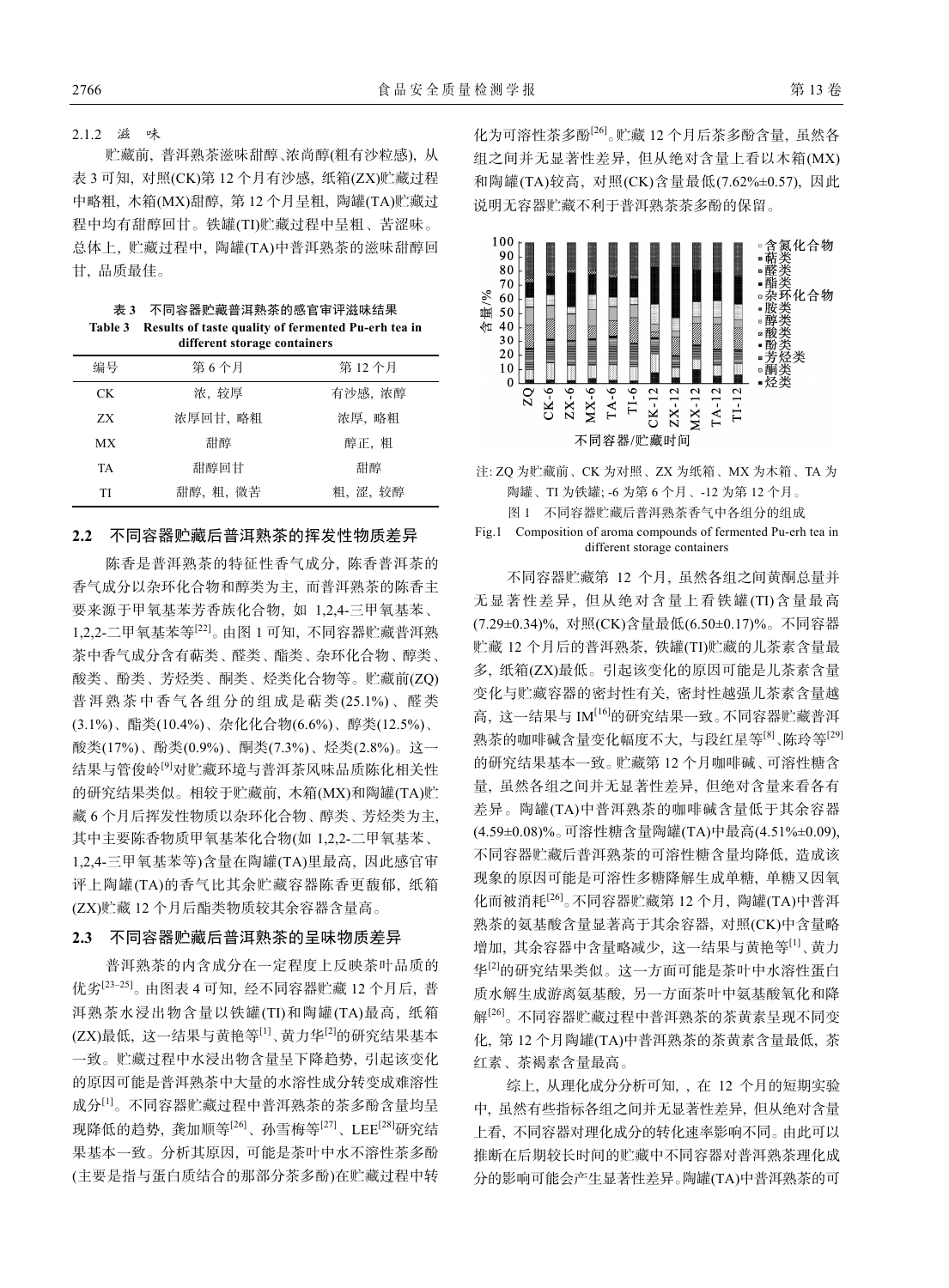| Table 4 Content of physicochemical components of fermented Pu-erh tea in different storage containers $(n=3)$ |      |                               |                               |                                |                               |                                |
|---------------------------------------------------------------------------------------------------------------|------|-------------------------------|-------------------------------|--------------------------------|-------------------------------|--------------------------------|
| 指标                                                                                                            | 时间   | CK                            | ZX                            | MX                             | TA                            | TI                             |
| 水浸出物/%                                                                                                        | 6个月  | $40.67 \pm 0.10^{ab}$         | 39.83±0.32 <sup>c</sup>       | $40.54 \pm 0.08$ <sup>ab</sup> | $41.10 \pm 0.19^a$            | $40.29 \pm 0.22$ <sup>bc</sup> |
|                                                                                                               | 12个月 | $40.52 \pm 0.15$ <sup>d</sup> | $39.92 \pm 0.15$ <sup>d</sup> | $41.72 \pm 0.15^b$             | $42.47 \pm 0.15^{ab}$         | $42.61 \pm 0.15^a$             |
| 茶多酚/%                                                                                                         | 6个月  | $9.78 \pm 0.23$ <sup>a</sup>  | $10.00 \pm 0.42$ <sup>a</sup> | $9.82 \pm 0.17^a$              | $9.81 \pm 0.31$ <sup>a</sup>  | $10.09 \pm 0.07$ <sup>a</sup>  |
|                                                                                                               | 12个月 | $7.62 \pm 0.57$ <sup>a</sup>  | $8.10 \pm 0.58$ <sup>a</sup>  | $8.60 \pm 0.72$ <sup>a</sup>   | $8.40 \pm 0.09^a$             | $8.36 \pm 0.81$ <sup>a</sup>   |
|                                                                                                               | 6个月  | $8.40 \pm 0.03$ <sup>a</sup>  | $8.12 \pm 0.21$ <sup>a</sup>  | $8.13 \pm 0.66^a$              | $8.58 \pm 0.12$ <sup>a</sup>  | $8.42 \pm 0.04$ <sup>a</sup>   |
| 黄酮类/(mg/g)                                                                                                    | 12个月 | $6.50 \pm 0.17^a$             | $7.14 \pm 0.80$ <sup>a</sup>  | $6.95 \pm 0.88$ <sup>a</sup>   | $6.74 \pm 0.26$ <sup>a</sup>  | $7.29 \pm 0.34$ <sup>a</sup>   |
|                                                                                                               | 6个月  | $6.19 \pm 0.28$ <sup>c</sup>  | $6.91 \pm 0.89$ bc            | $7.10 \pm 0.79$ <sup>abc</sup> | $8.13 \pm 0.10^a$             | $7.85 \pm 0.84$ <sup>ab</sup>  |
| 儿茶素/(mg/g)                                                                                                    | 12个月 | $7.12 \pm 0.42$ <sup>ab</sup> | $5.94 \pm 0.20^b$             | $7.33 \pm 2.28$ <sup>a</sup>   | $7.23 \pm 0.76$ <sup>ab</sup> | $7.62 \pm 1.05^a$              |
| 咖啡碱/%                                                                                                         | 6个月  | $4.87 \pm 0.01^{ab}$          | $4.55 \pm 0.06^{cd}$          | $4.70 \pm 0.30^{\rm bc}$       | $4.63 \pm 0.10^{bcd}$         | $4.45 \pm 0.09$ <sup>d</sup>   |
|                                                                                                               | 12个月 | $4.62 \pm 0.03^a$             | $4.74 \pm 0.15^a$             | $4.87 \pm 0.10^a$              | $4.59 \pm 0.08$ <sup>a</sup>  | $4.63 \pm 0.11^a$              |
|                                                                                                               | 6个月  | $2.94 \pm 0.03$ <sup>d</sup>  | $3.07 \pm 0.01$ bc            | $3.11 \pm 0.01^{ab}$           | $3.11 \pm 0.02^a$             | $3.04 \pm 0.05$ <sup>c</sup>   |
| 氨基酸/%                                                                                                         | 12个月 | $3.00 \pm 0.01^b$             | $2.98 \pm 0.05^b$             | $2.99 \pm 0.04^b$              | $3.12 \pm 0.04^a$             | $3.00 \pm 0.05^b$              |
|                                                                                                               | 6个月  | $5.18 \pm 0.14^{ab}$          | $5.15 \pm 0.00^b$             | $5.39 \pm 0.38$ <sup>ab</sup>  | $5.47 \pm 0.15^{ab}$          | $5.55 \pm 0.19^a$              |
| 可溶性糖/%                                                                                                        | 12个月 | $4.43 \pm 0.06^a$             | $4.43 \pm 0.19^a$             | $4.20 \pm 0.08$ <sup>a</sup>   | $4.51 \pm 0.09^a$             | $4.21 \pm 1.07$ <sup>a</sup>   |
|                                                                                                               | 6个月  | $0.17 \pm 0.01^a$             | $0.17 \pm 0.02^a$             | $0.19 \pm 0.06^a$              | $0.20 \pm 0.00^a$             | $0.18 \pm 0.04^a$              |
| 茶黄素/%                                                                                                         | 12个月 | $0.16 \pm 0.01^a$             | $0.16 \pm 0.01^a$             | $0.15 \pm 0.01^a$              | $0.14 \pm 0.02^a$             | $0.16 \pm 0.02$ <sup>a</sup>   |
|                                                                                                               | 6个月  | $1.73 \pm 0.07^a$             | $0.85 \pm 0.22$ <sup>c</sup>  | $1.28 \pm 0.14^b$              | $0.76 \pm 0.05$ <sup>c</sup>  | $0.19 \pm 0.01$ <sup>d</sup>   |
| 茶红素/%                                                                                                         | 12个月 | $6.58 \pm 0.27$ <sup>ab</sup> | $5.63 \pm 0.20$ <sup>ab</sup> | $5.39 \pm 0.19^b$              | $7.18 \pm 0.37$ <sup>a</sup>  | $6.95 \pm 0.61^{ab}$           |
|                                                                                                               | 6个月  | $11.43 \pm 0.45^b$            | $12.89 \pm 0.84^b$            | $12.45 \pm 0.96^b$             | $15.17 \pm 1.24$ <sup>a</sup> | $13.13 \pm 1.04^b$             |
| 茶褐素/%                                                                                                         | 12个月 | $2.24 \pm 0.06^a$             | $1.82 \pm 0.19^b$             | $1.89 \pm 0.15^{ab}$           | $2.24 \pm 0.05^a$             | $2.13 \pm 0.19^{ab}$           |

表 **4** 不同容器贮藏普洱熟茶的化成分含量**(***n***=3)** 

注: 同行不同小写字母分别表示在 0.05 水平下的差异显著。

溶性糖、氨基酸含量较高, 咖啡碱含量略低, 与感官滋味有 纯甜味相一致, 铁罐(TI)中普洱熟茶的茶多酚、儿茶素、黄 酮、茶黄素含量升高, 可溶性糖的含量降低, 导致滋味出现 粗、涩<sup>[30-32]</sup>。因此, 陶罐(TA)更利于普洱熟茶贮藏。

### **3** 讨论与结论

不同容器贮藏 12 个月后, 根据普洱熟茶香气、滋味 感官审评结果得出普洱熟茶品质最优的贮藏容器为陶罐。 贮藏 12 个月后对普洱熟茶品质由高到低的容器为: 陶罐 (TA)>木箱(MX)>纸箱(ZX)>对照(CK)>铁罐(TI)。不同容器 贮藏过程中陶罐(TA)中普洱熟茶的感官滋味有醇甜味, 香 气特征是陈香浓郁。不同容器贮藏对普洱熟茶的感官品质、 香气成分组成和水浸出物、茶多酚、黄酮、儿茶素、咖啡 碱、氨基酸、可溶性糖、茶色素等成分有不同的影响。纸 箱(ZX)、木箱(MX)、陶罐(TA)、铁罐(TI)等容器会降低普 洱熟茶贮藏环境的温湿度变化, 且相较于贮藏前, 不同容 器贮藏 12 个月后品质均有所提高。因此, 建议贮藏普洱熟

茶均使用贮藏容器, 但不同容器材料由于透气性等特性不 同, 导致不同容器贮藏的普洱熟茶贮藏环境条件略有差异, 对贮藏后茶叶的品质影响表现也不同。

4 个不同贮藏容器环境稳定性(温湿度变化、透气性、 隔环境能力等)由高到低为: 铁罐(TI)>陶罐(TA)>木箱 (MX)>纸箱(ZX)>对照(CK)。由于 4 个不同贮藏容器的温 度、湿度、透气性等环境条件不同, 在 12 个月贮藏过程中 茶样之间的品质差异显著。贮藏环境条件对茶叶品质有重 要影响, 因此有必要对贮藏环境因子(温度、湿度)进行监测 记录。铁罐(TI)密封性强, 贮藏前期茶样水分蒸发后一直保 留在铁罐内, 导致铁罐内湿度比其余容器内的湿度高, 这 可能是铁罐(TI)中普洱熟茶的品质与其余容器中普洱熟茶 的品质不同的原因之一[33]。木箱(MX)本身有木香, 贮藏前 期影响茶样的品质, 贮藏后期木香逐渐挥发, 造成茶样前 期带木香, 后期陈香馥郁。纸箱(ZX)和对照(CK)阻隔环境 的能力较差, 受环境影响较大, 出现粗味。陶罐(TA)环境 稳定性较好, 陶瓷的气孔可适度通风并接触氧气进行氧化,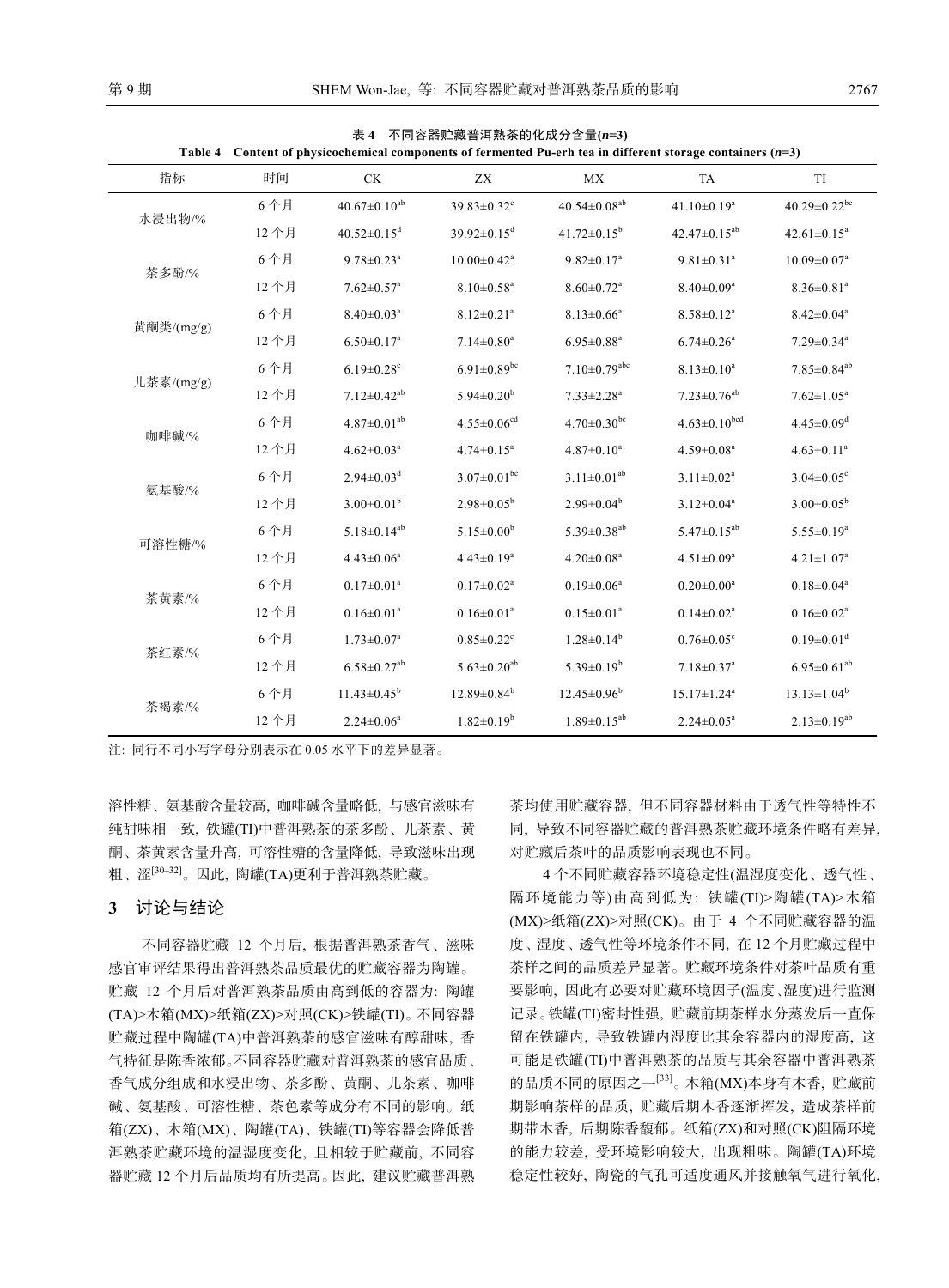陶罐(TA)中普洱熟茶的香气陈香馥郁, 滋味甜醇。本研究 中, 不同容器贮藏普洱熟茶的咖啡碱有含量略有增加, 与 段红星等[8]、陈玲等[29]的研究结果基本一致, 其增加的原 因有待进一步研究。

普洱茶在贮藏过程中因贮藏容器/方式选择不当使得 茶叶变质可能造成严重经济损失[15]。不同容器贮藏 12 个 月之内存放普洱熟茶品质最优的贮藏容器为陶罐, 但由于 本研究的时间限制, 长期贮藏普洱熟茶的容器对茶叶品质 的影响还需进一步深入研究。本研究结果对于普洱熟茶贮 藏容器的科学选择具有良好指导意义, 有利于普洱熟茶的 合理贮藏, 以及普洱熟茶贮藏后的品质提升与经济价值的 增加。

#### 参考文献

- [1] 黄艳, 陈荣冰, 李京, 等. 不同包装材料对武夷水仙茶品质的影响[J]. 中国农学通报, 2016, 32(35): 40‒45. HUANG Y, CHEN RB, LI J, *et al*. Effect of different packaging materials on quality of Wuyi Shuixian tea [J]. J Chin Agric Sci Bull, 2016, 32(35):  $40 - 45$
- [2] 黄力华. 不同包装材料对碧螺春绿茶贮藏效果的影响[J]. 现代食品科 技, 2008, (5): 448‒451. HUANG LH. Influences of packing materials on the preservative effect of
- Biluochun tea [J]. Mod Food Sci Technol, 2008, (5): 448-451. [3] 周红杰. 云南普洱茶[M]. 昆明: 云南科技出版社, 2004. ZHOU HJ. Yunnan Pu-eah [M]. Kunming: Yunnan Science and Technology Press, 2004.
- [4] 苏涛, 毛永杨, 李智高, 等. 普洱茶保健功效及其特征物质研究进展 [J]. 食品安全导刊, 2019, (19): 63‒65. SU T, MAO YY, LI ZG, *et al*. Research progress on health efficacy and characteristic substances of Pu-erh tea [J]. China Food Saf Magaz, 2019,  $(19)$ : 63–65.
- [5] 高熳熳, 张林奇, 王晓蕊, 等. 不同品牌和年份普洱茶的主要品质成分 比较研究[J]. 食品研究与开发, 2021, 42(16): 16‒22. GAO MM, ZHANG LQ, WANG XR, *et al*. Comparison of the main quality components of Pu-erh tea with different brands and years [J]. Food Res Dev, 2021, 42(16): 16‒22.
- [6] 孟宪钰, 付亚轩, 李明超, 等. 普洱熟茶化学成分研究进展[J]. 食品与 发酵工业, 2019, 45(12): 285‒290.

MENG XY, FU YX, LI MC, *et al*. Research progress on chemical composition of Pu-erh tea [J]. Food Ferment Ind, 2019, 45(12): 285-290.

- [7] 许腾升, 刘洋, 李亚莉, 等. 不同仓储地区普洱茶品质差异研究[J]. 保 鲜与加工, 2016, 16(4): 89‒93, 98. XU TS, LIU Y, LI YL, *et al*. Quality difference of Pu-erh tea in different preservation areas [J]. Storage Process, 2016, 16(4): 89-93, 98.
- [8] 段红星, 周慧, 胡春梅. 不同存放时间普洱茶内含成分变化研究[J]. 西南农业学报, 2012, 25(1): 111‒114. DUAN HX, ZHOU H, HU CM. Research on ingredient changes of Pu-erh tea in different storage time [J]. J Southwest China Agric Sci, 2012, 25(1):  $111 - 114$
- [9] 管俊岭. 贮藏环境与普洱茶风味品质陈化相关性研究[D]. 广州: 华南 农业大学, 2016.

GUAN JL. Study on correlation between storage environments and flavor shifting during aging of Pu-er teas [D]. Guangzhou: South China Agricultural University, 2016.

[10] 陆锦时, 谭和平. 不同贮藏和包装条件对绿茶的保质效应研究[J]. 西 南农业学报, 1994, (S1): 82-86.

LU JS, TAN HP. A Study on the effect of different storage and packing conditions on the preservation of green tea [J]. J Southwest China J Agric Sci, 1994, (S1): 82-86.

- [11] 龚淑英, 周树红. 普洱茶贮藏过程中主要化学成分含量及感官品质变 化的研究[J]. 茶叶科学, 2002, (1): 51‒56. GONG SY, ZHOU SH. Study on variation of the content of main chemical componentsand quality of Puer-tea during storage [J]. J Tea Sci,  $2002, (1): 51-56.$
- [12] 曹艳妮. 不同储存时间普洱茶的理化分析和抗氧化性研究[D]. 广州: 华南理工大学, 2011. CAO YN. Analysis of physicochemical components and antioxidant

activety of puer teas storaged at different years [D]. Guangzhou: South China University of Technology, 2011.

- [13] 陈保, 刘通信. 贮藏条件对普洱茶品质成分的影响[J]. 现代食品科技, 2009, 25(11): 1254‒1257. CHEN B, LIU TX. Effect of storage conditions on the main components of Pu'er tea [J]. Mod Food Sci Technol, 2009, 25(11): 1254-1257.
- [14] CHUNG ES. A research in the Korean jar with the specific aim its function [D]. Seoul: Kyung Hee University, 1997.
- [15] 金彩虹, 江茗, 汪松能, 等. 茶叶贮藏包装技术的发展[J]. 蚕桑茶叶通 信, 2009, (1): 39-40.

JIN CH, JIANG M, WANG SN, *et al*. Development of tea packaging technology [J]. Newsl Sericul Tea, 2009, (1): 39-40.

- [16] IM DY. Changes of major components according to storage method of post-fermented tea [J]. J Prod Res, 2019, 37(4): 65-69.
- [17] 张正竹. 茶叶生物化学实验教程[M]. 北京: 中国农业出版社, 2009. ZHANG ZZ. Experimental course of tea biochemistry [M]. Beijing: China Agriculture Press, 2009.
- [18] 汪杨. 普洱茶在贮藏过程中化学成分及感官品质变化的研究[D]. 四川: 农业大学, 2015. WANG Y. Studies on the chemical constituents and the sensory quality of Pu'er tea during storage [D]. Sichuan: Agricultural University, 2015.
- [19] CHOI SH. A study on the quality characteristics and antioxidant activities of Pu-erh tea prepared by different storage periods and manufacturing methods [D]. Yicshan: Wonkwang University, 2020.
- [20] LI MX. Effect of grade and storage duration on the quality of Pu-erh tea [D]. Cheonan: Dankook University, 2011.
- [21] 吕海鹏, 张悦, 杨停, 等. 普洱茶滋味品质化学成分分析[J]. 食品与发 酵工业, 2016, 42(2): 178-183. LV HP, ZHANG Y, YANG T, *et al*. The main flavor compounds of Pu-erh tea [J]. Food Ferment Ind, 2016, 42(2): 178-183.
- [22] 吕海鹏, 钟秋生, 林智. 陈香普洱茶的香气成分研究[J]. 茶叶科学, 2009, 29(3): 219‒224. LV HP, ZHONG QS, LIN Z. Study on the aroma components in Pu-erh tea with stale flavor [J]. Food Sci, 2009, 29(3): 219‒224.
- [23] 张纪伟, 沈雪梅, 赵一帆, 等. 不同贮存年份普洱生茶中 3 种主要黄酮 醇类化合物含量的变化[J]. 西南农业学报, 2021, 34(9): 1853-1857. ZHANG JW, SHEN XM, ZHAO YF, *et al*. Changes in content of three